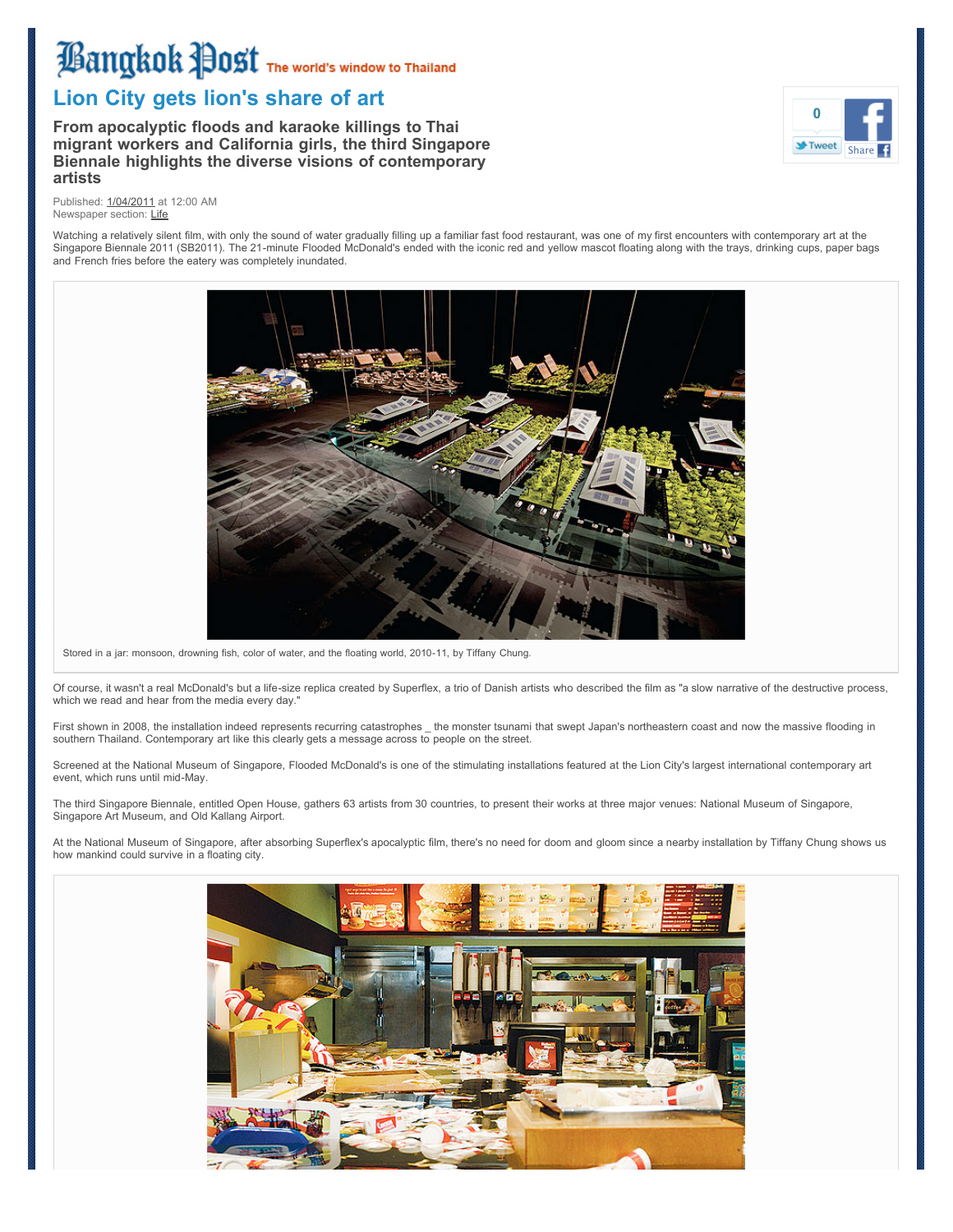

Superflex's Flooded McDonald's , 2008, which greatly relates to recurring catastrophes.

The Vietnamese artist raises issues of environmental degradation and global warming in her works. Growing up on the banks of the Mekong River, she experienced the 1978 historic flood which turned the river into a sea, and she could never forget the image of rising water.

These memories inspired One Giant Great Flood 2050, 2010, in which she uses micro-pigment ink, oils and alcohol-based marker on vellum and paper. If such a deluge happens, Chung's recent work for the Singapore Biennale suggests a solution \_ that we should move to a houseboat estate.

The amazing installation actually features suspended small boats and futuristic houseboats as if they were floating on an imaginary surface of water, and the waterways seem like streets.

Other works at Singapore's oldest museum now with a modernist extension include Teppei Kaneuji's White Discharge (Built-up Objects #11) that had the Japanese artist pouring white polyester resin over a construction of plastic objects. Charlie White's amusing animation depicting two American teens and magazine covers with blonde girls is a part of his ongoing Girl Studies project, which looks into consumerism and social anxiety embodied in Californian teenage girls.



#### Teppei Kaneuji's White Discharge (Built-up Objects #11), 2010.

Thai artist Navin Rawanchaikul opens his Hong Rub Khaek (living room and punned as welcome khaek meaning guests as well as Indians) with the installation featuring video interviews with seven Indian migrants living in Chiang Mai. Mahakad, his recent painting of the diverse community around Chiang Mai's Kad Luang market, is also on display.

From the very first venue, the variety of contemporary art entices visitors to see more of it at the two other locations. Old Kallang Airport is where another Thai artist, Arin Rungjang, places furniture in a hall where during the course of the exhibition Thai workers living in Singapore can come to swap stylish Ikea items for their own domestic furniture. Based on his research on Thai migrant workers, the installation also presents video interviews of their personal stories in making a home in the Lion City.

Ming Wong's five-channel video installation has you walking in and out of five rooms to capture every scene of Devo Partire. Domani/I must go. Tomorrow. His video works refashion classic films, and this one commissioned by the SB2011 is his interpretation of Pier Paolo Pasolini's 1968 Teorema, a story about a handsome stranger who has sexual encounters with four members of a bourgeois Italian family as well as the housemaid. The Singaporean plays all the male and female characters and had to seduce himself in the filming.

Next door to Wong's installation is What a Difference a Day Made, which seems like a typical hardware store. The artist, Michael Lin had to purchase the entire contents of a